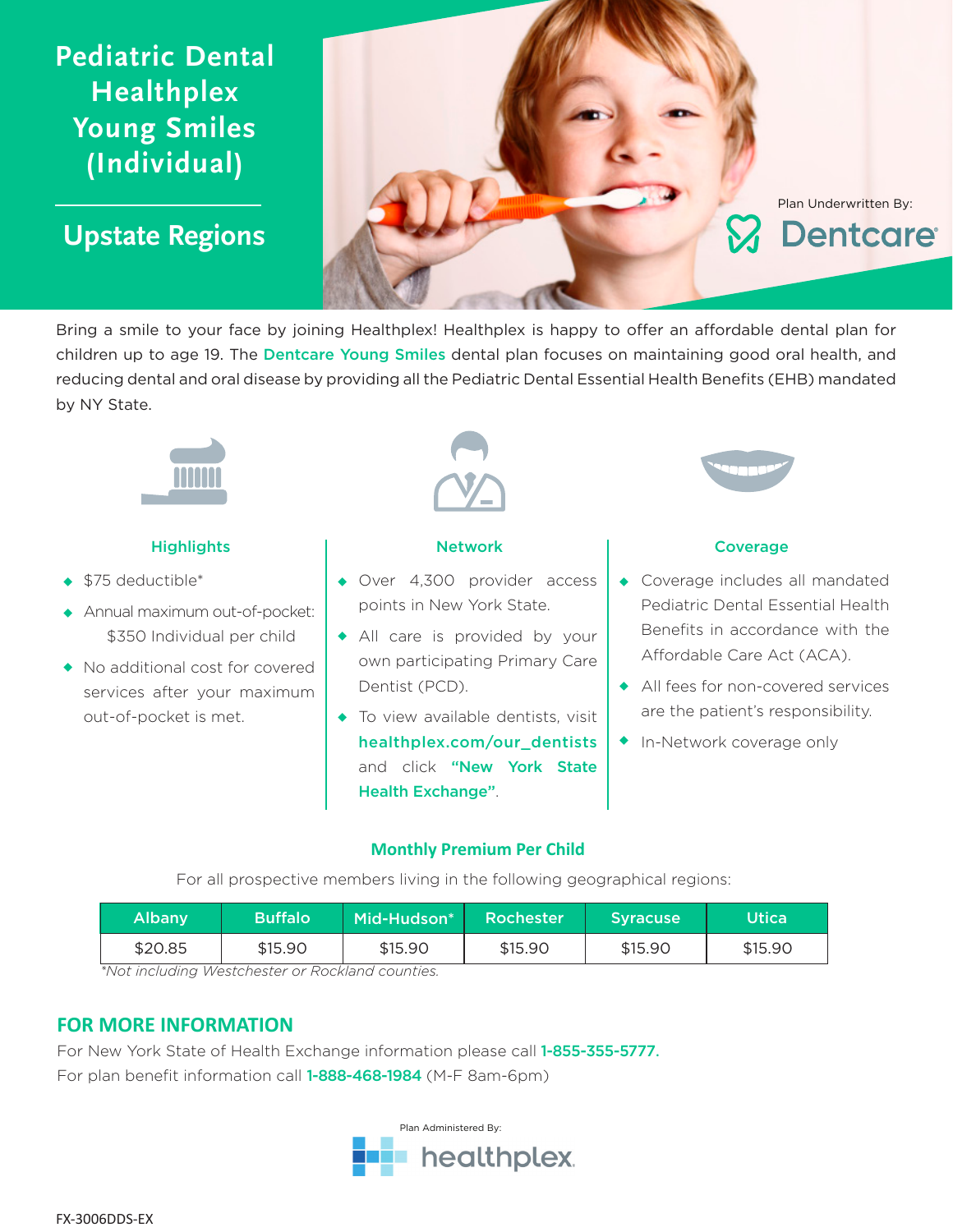# **NOTICE OF NON-DISCRIMINATION**

**Healthplex, Inc.,** complies with Federal civil rights laws and does not discriminate on the basis of race, color, national origin, age or sex. **Healthplex, Inc.** does not exclude people or treat them differently because of race, color, national origin, age, disability, or sex.

**Healthplex, Inc.** provides the following:

- Free aids and services to people with disabilities to help you communicate with us, such as:
	- Qualified sign language interpreters
	- Written information in other formats (large print, audio, accessible electronic formats, other formats)
- Free language services to people whose first language is not English, such as:
	- Qualified interpreters
	- Information written in other languages

If you need these services, call Healthplex, Inc. at 1-888-468-1984. For TTY/TDD services, call 711.

If you believe that **Healthplex, Inc.** has not given you these services or treated you differently because of race, color, national origin, age, disability, or sex, you can file a grievance with **Healthplex, Inc.** by:

| 333 Earle Ovington Blvd., Suite 300, Uniondale, NY 11553-3608 |
|---------------------------------------------------------------|
| 1-800-468-9868 (for TTY/TDD services, call 711)               |
| 1-516-228-1734                                                |
| Same as Mailing Address (above)                               |
| GA@healthplex.com                                             |
|                                                               |

You can also file a civil rights complaint with the U.S. Department of Health and Human Services, Office for Civil Rights by:

| Web:   | Office for Civil Rights Complaint Portal at                                    |
|--------|--------------------------------------------------------------------------------|
|        | https://ocrportal.hhs.gov/ocr/portal/lobby.jsf                                 |
| Mail:  | U.S. Department of Health and Human Services                                   |
|        | 200 Independence Avenue SW., Room 509F, HHH Building                           |
|        | Washington, DC 20201                                                           |
|        | Complaint forms are available at http://www.hhs.gov/ocr/office/file/index.html |
| Phone: | 1-800-368-1019 (TTY/TDD 800-537-7697)                                          |
|        |                                                                                |